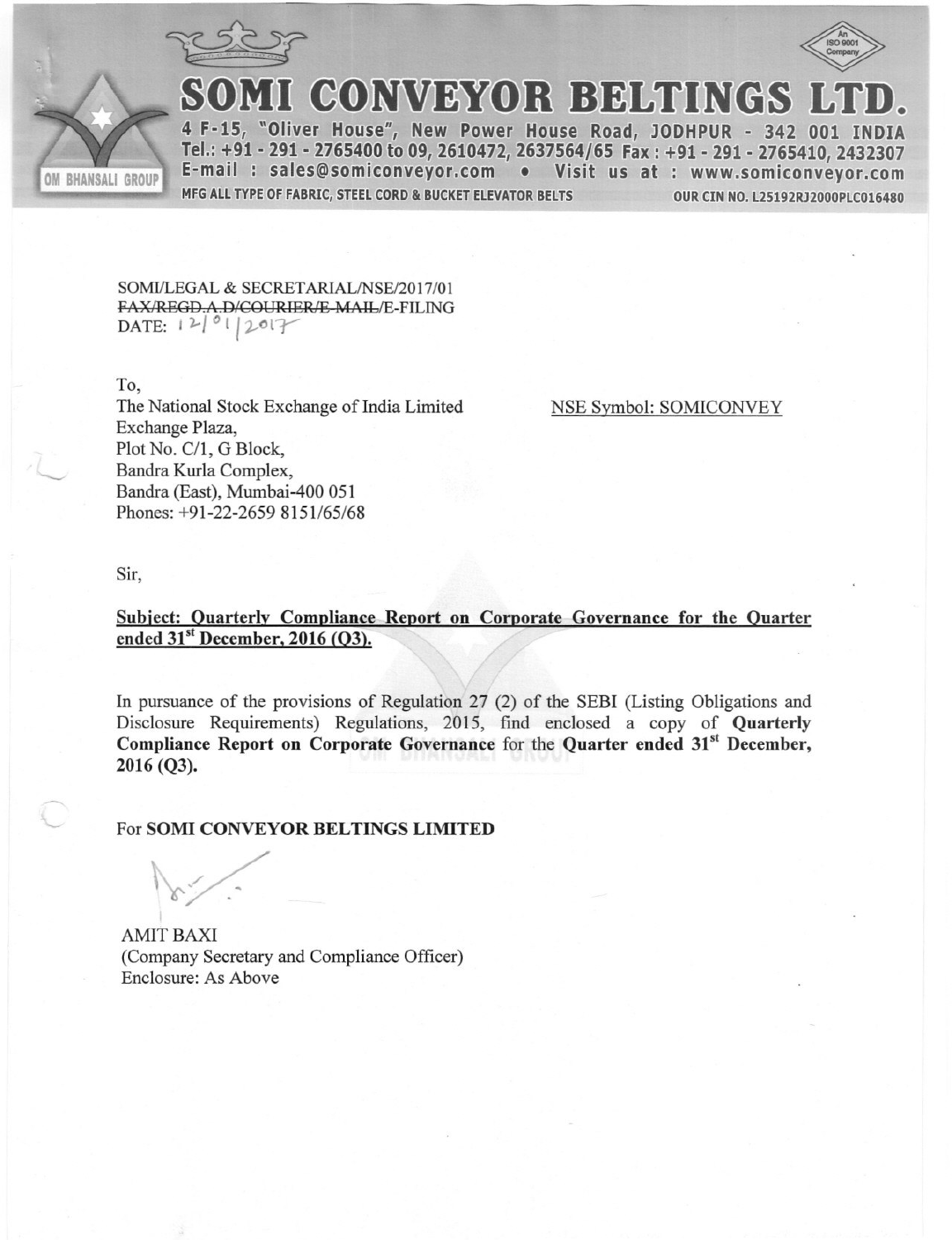## 1/10/2017 somi-CG Report-3Qtr- 31-12-2016- report.html

| General information about company |                                |  |
|-----------------------------------|--------------------------------|--|
| Scrip code                        | 533001                         |  |
| Name of the entity                | SOMI CONVEYOR BELTINGS LIMITED |  |
| Date of start of financial year   | $01-04-2016$                   |  |
| Date of end of financial year     | 31-03-2017                     |  |
| Reporting Quarter                 | Quarterly                      |  |
| Date of Report                    | $31 - 12 - 2016$               |  |
| Risk management committee         | Not Applicable                 |  |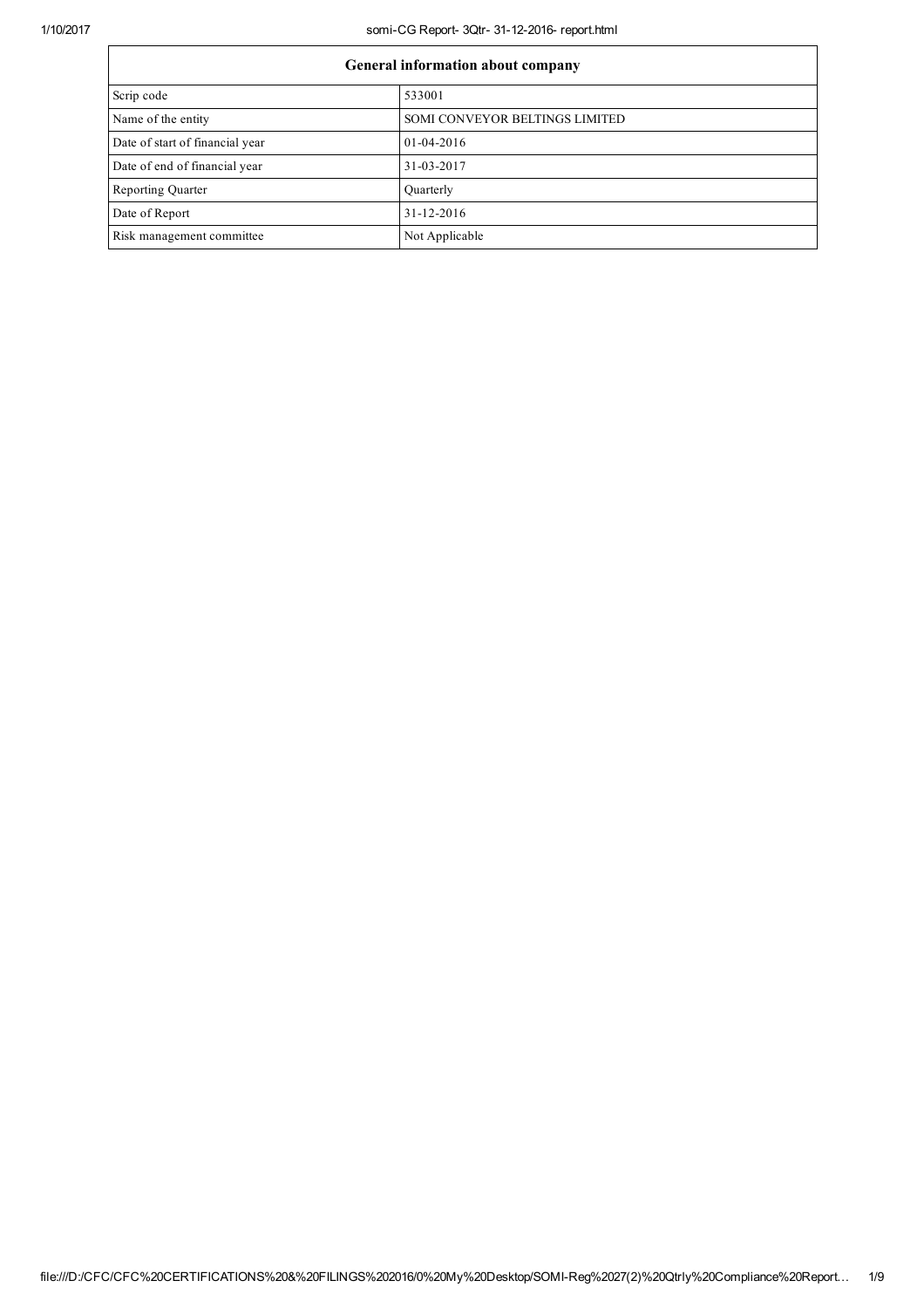| Annexure I                                                                                |  |  |
|-------------------------------------------------------------------------------------------|--|--|
| Annexure I to be submitted by listed entity on quarterly basis                            |  |  |
| I. Composition of Board of Directors                                                      |  |  |
| Disclosure of notes on composition of board of directors explanatory                      |  |  |
| Is there any change in information of board of directors compare to previous quarter   No |  |  |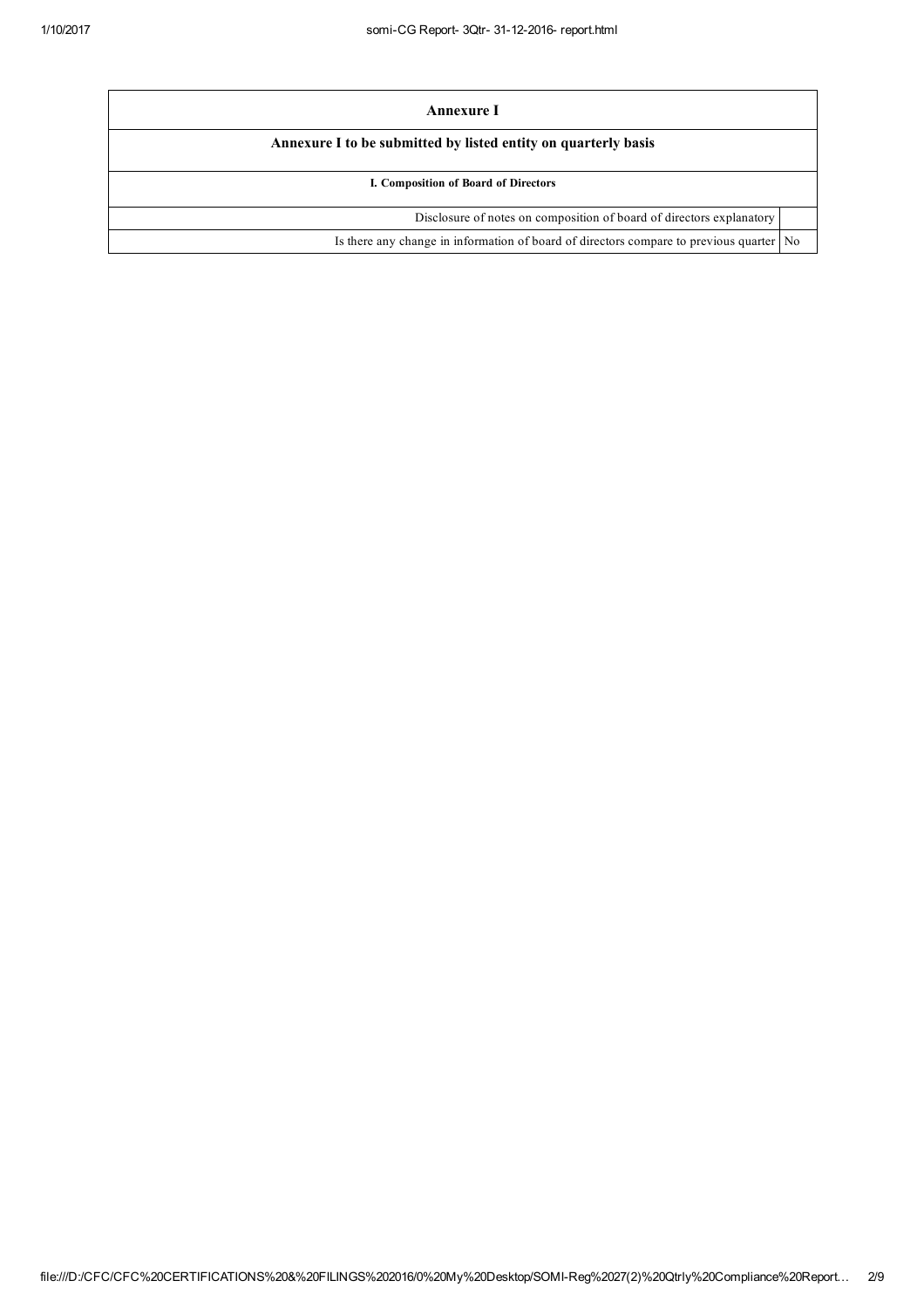| Annexure 1                                                                      |  |  |
|---------------------------------------------------------------------------------|--|--|
| <b>II. Composition of Committees</b>                                            |  |  |
| Disclosure of notes on composition of committees explanatory                    |  |  |
| Is there any change in information of committees compare to previous quarter No |  |  |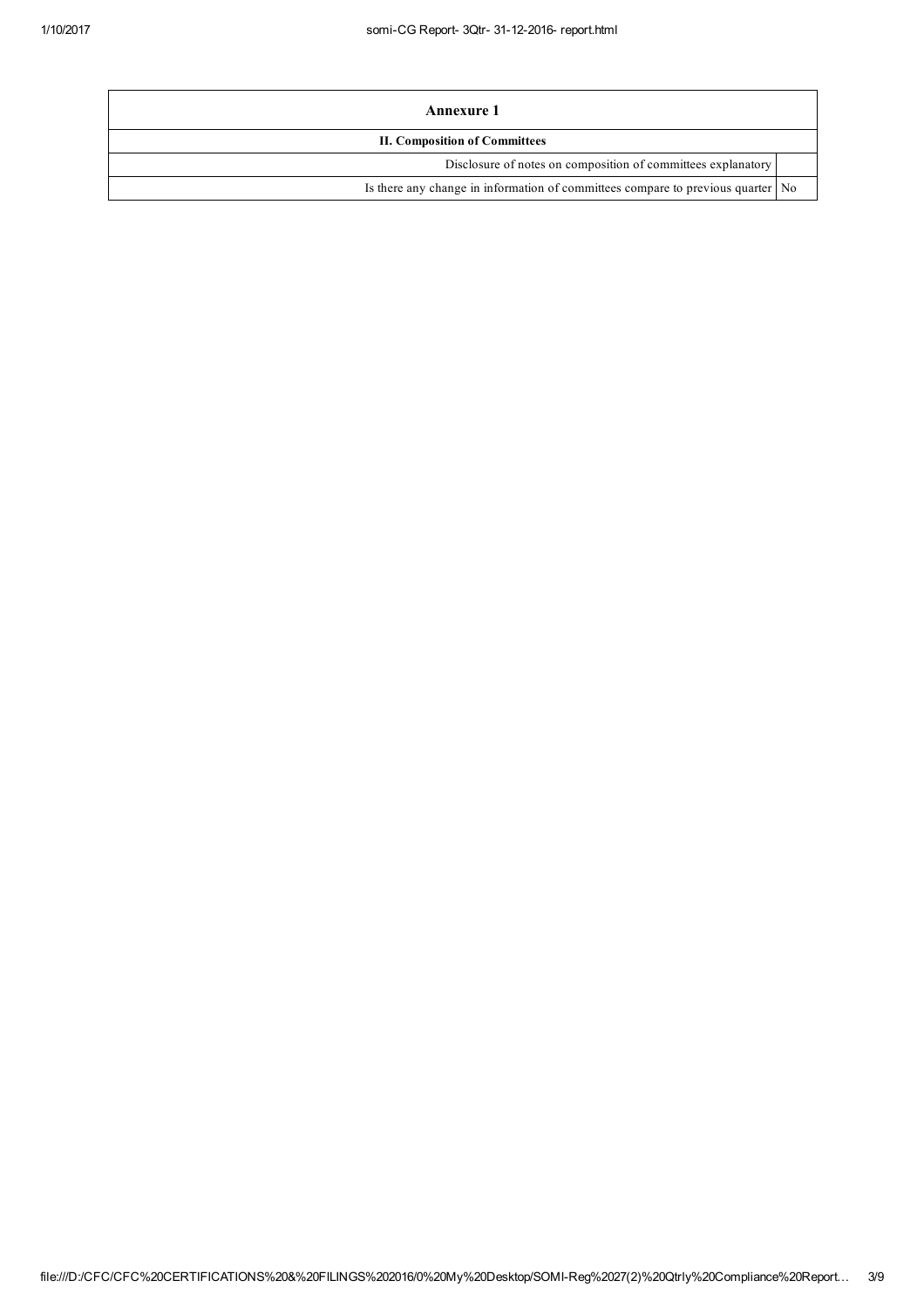|           | Annexure 1                                                       |                                                       |                                                                |  |  |
|-----------|------------------------------------------------------------------|-------------------------------------------------------|----------------------------------------------------------------|--|--|
|           | <b>Annexure 1</b>                                                |                                                       |                                                                |  |  |
|           | <b>III.</b> Meeting of Board of Directors                        |                                                       |                                                                |  |  |
|           | Disclosure of notes on meeting of board of directors explanatory |                                                       |                                                                |  |  |
| <b>Sr</b> | Date(s) of meeting (if any) in the<br>previous quarter           | Date(s) of meeting (if any) in the<br>current quarter | Maximum gap between any two consecutive (in<br>number of days) |  |  |
|           | 12-08-2016                                                       |                                                       |                                                                |  |  |
| 2         | 03-09-2016                                                       |                                                       | 21                                                             |  |  |
| 3         |                                                                  | 14-11-2016                                            | 71                                                             |  |  |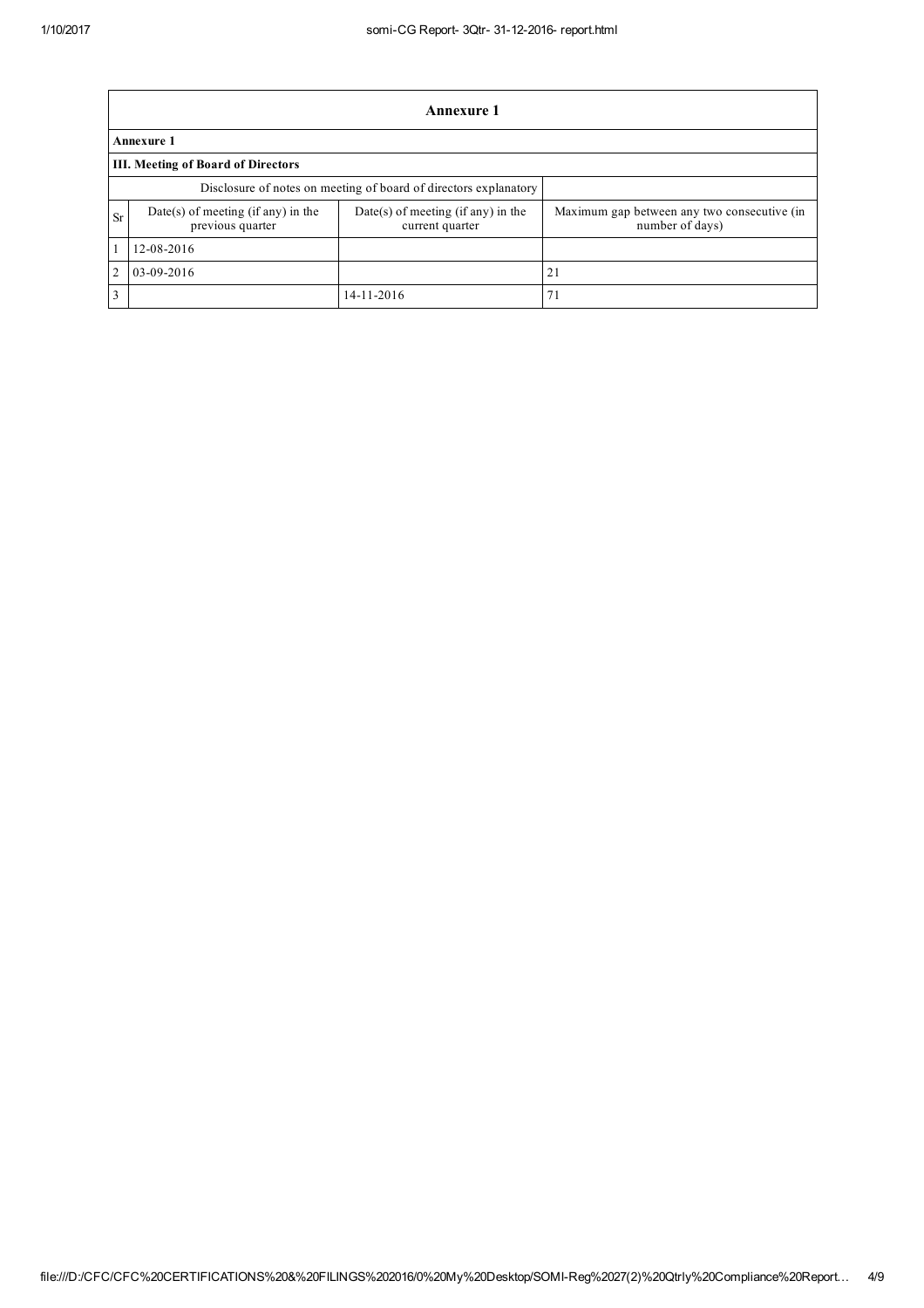|           | Annexure 1                                               |                                                                     |                                                     |                                                      |                                                                     |                                                                               |                               |
|-----------|----------------------------------------------------------|---------------------------------------------------------------------|-----------------------------------------------------|------------------------------------------------------|---------------------------------------------------------------------|-------------------------------------------------------------------------------|-------------------------------|
|           | <b>IV. Meeting of Committees</b>                         |                                                                     |                                                     |                                                      |                                                                     |                                                                               |                               |
|           | Disclosure of notes on meeting of committees explanatory |                                                                     |                                                     |                                                      |                                                                     |                                                                               |                               |
| <b>Sr</b> | Name of<br>Committee                                     | $Date(s)$ of meeting<br>of the committee in<br>the relevant quarter | Whether<br>requirement of<br>Ouorum met<br>(Yes/No) | Requirement of<br>Ouorum met<br>(details)            | $Date(s)$ of meeting<br>of the committee in<br>the previous quarter | Maximum gap between<br>any two consecutive<br>meetings (in number of<br>days) | Name of<br>other<br>committee |
|           | Audit<br>Committee                                       | $14 - 11 - 2016$                                                    | Yes                                                 | Yes, All the<br>Member were<br>present<br>personally | 12-08-2016                                                          | 93                                                                            |                               |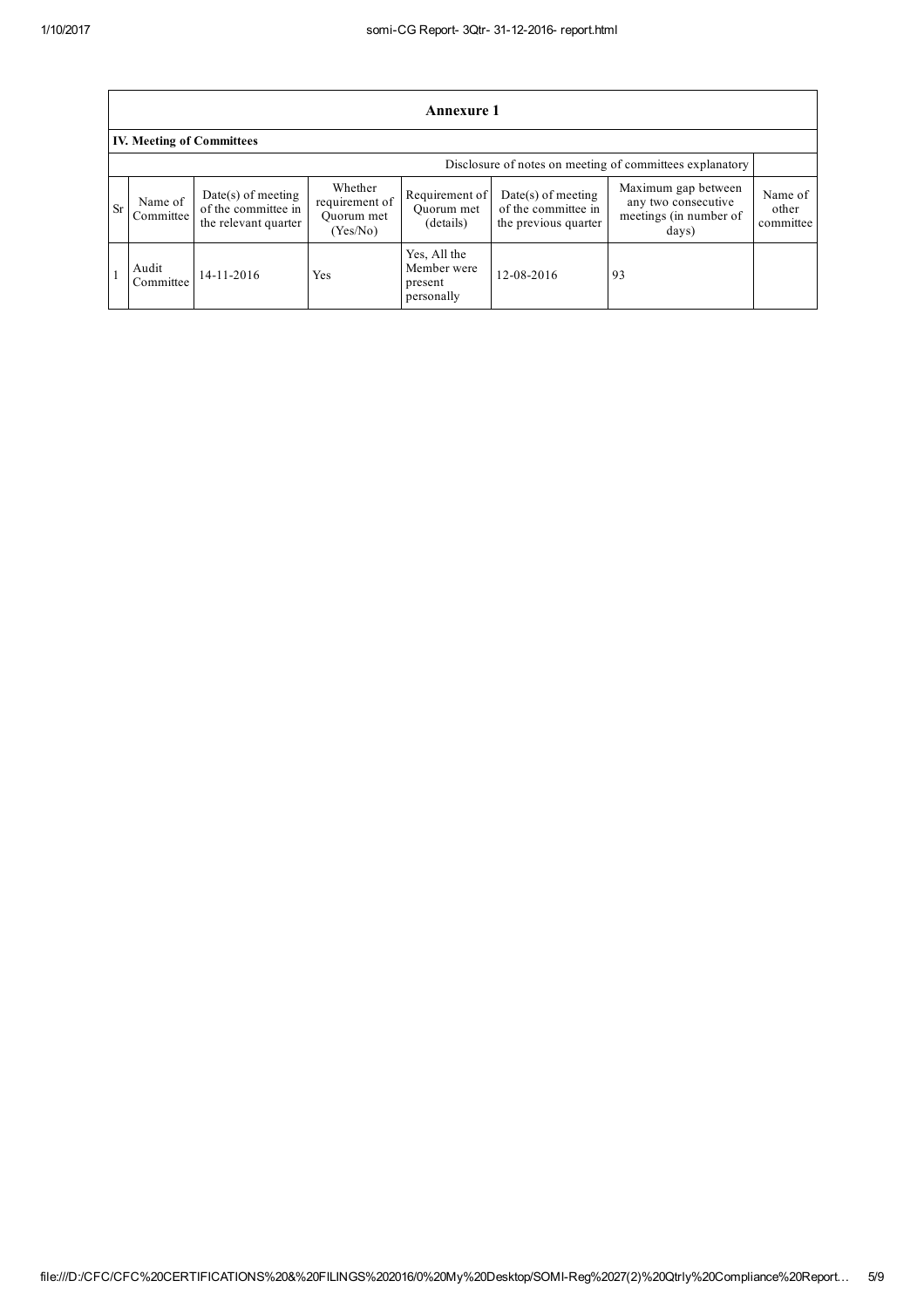|                                      | Annexure 1                                                                                                |                                  |                                                                    |  |
|--------------------------------------|-----------------------------------------------------------------------------------------------------------|----------------------------------|--------------------------------------------------------------------|--|
| <b>V. Related Party Transactions</b> |                                                                                                           |                                  |                                                                    |  |
|                                      | Subject                                                                                                   | Compliance status<br>(Yes/No/NA) | If status is "No" details of non-<br>compliance may be given here. |  |
|                                      | Whether prior approval of audit committee obtained                                                        | NA                               |                                                                    |  |
| $\overline{2}$                       | Whether shareholder approval obtained for material RPT                                                    | NA                               |                                                                    |  |
| $\mathcal{R}$                        | Whether details of RPT entered into pursuant to omnibus approval<br>have been reviewed by Audit Committee | NA                               |                                                                    |  |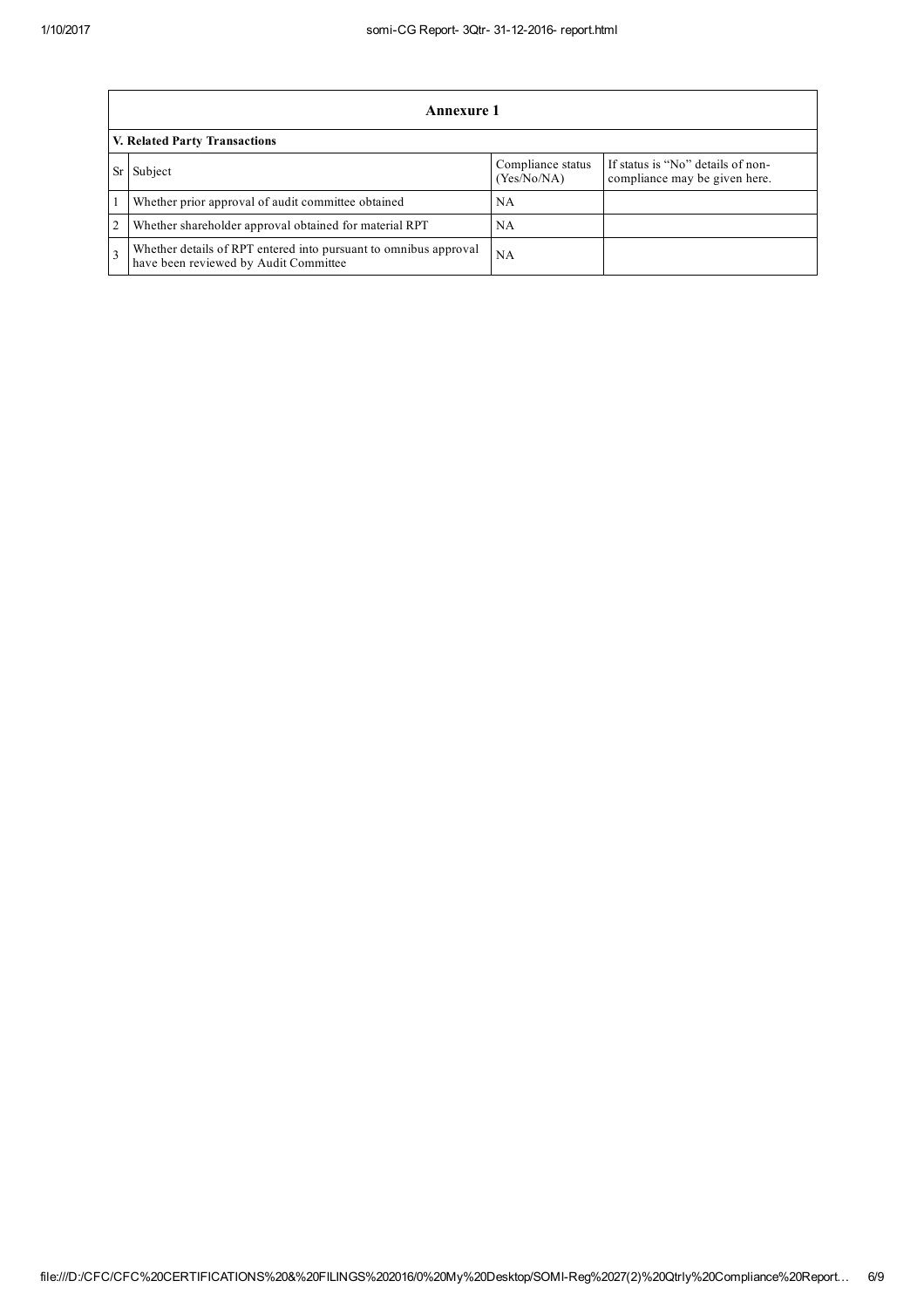|                         | Annexure 1                                                                                                                                                                                                      |                                  |  |  |  |
|-------------------------|-----------------------------------------------------------------------------------------------------------------------------------------------------------------------------------------------------------------|----------------------------------|--|--|--|
|                         | <b>VI.</b> Affirmations                                                                                                                                                                                         |                                  |  |  |  |
| Sr                      | Subject                                                                                                                                                                                                         | Compliance<br>status<br>(Yes/No) |  |  |  |
|                         | The composition of Board of Directors is in terms of SEBI (Listing obligations and disclosure requirements)<br>Regulations, 2015                                                                                | Yes                              |  |  |  |
| $\mathfrak{D}$          | The composition of the following committees is in terms of SEBI(Listing obligations and disclosure requirements)<br>Regulations, 2015 a. Audit Committee                                                        | Yes                              |  |  |  |
| $\overline{\mathbf{3}}$ | The composition of the following committees is in terms of SEBI(Listing obligations and disclosure requirements)<br>Regulations, 2015. b. Nomination & remuneration committee                                   | Yes                              |  |  |  |
| $\overline{4}$          | The composition of the following committees is in terms of SEBI(Listing obligations and disclosure requirements)<br>Regulations, 2015. c. Stakeholders relationship committee                                   | Yes                              |  |  |  |
| 5                       | The composition of the following committees is in terms of SEBI(Listing obligations and disclosure requirements)<br>Regulations, 2015. d. Risk management committee (applicable to the top 100 listed entities) | NA                               |  |  |  |
| 6                       | The committee members have been made aware of their powers, role and responsibilities as specified in SEBI<br>(Listing obligations and disclosure requirements) Regulations, 2015.                              | Yes                              |  |  |  |
|                         | The meetings of the board of directors and the above committees have been conducted in the manner as specified<br>in SEBI (Listing obligations and disclosure requirements) Regulations, 2015.                  | Yes                              |  |  |  |
| 8                       | This report and/or the report submitted in the previous quarter has been placed before Board of Directors.                                                                                                      | Yes                              |  |  |  |